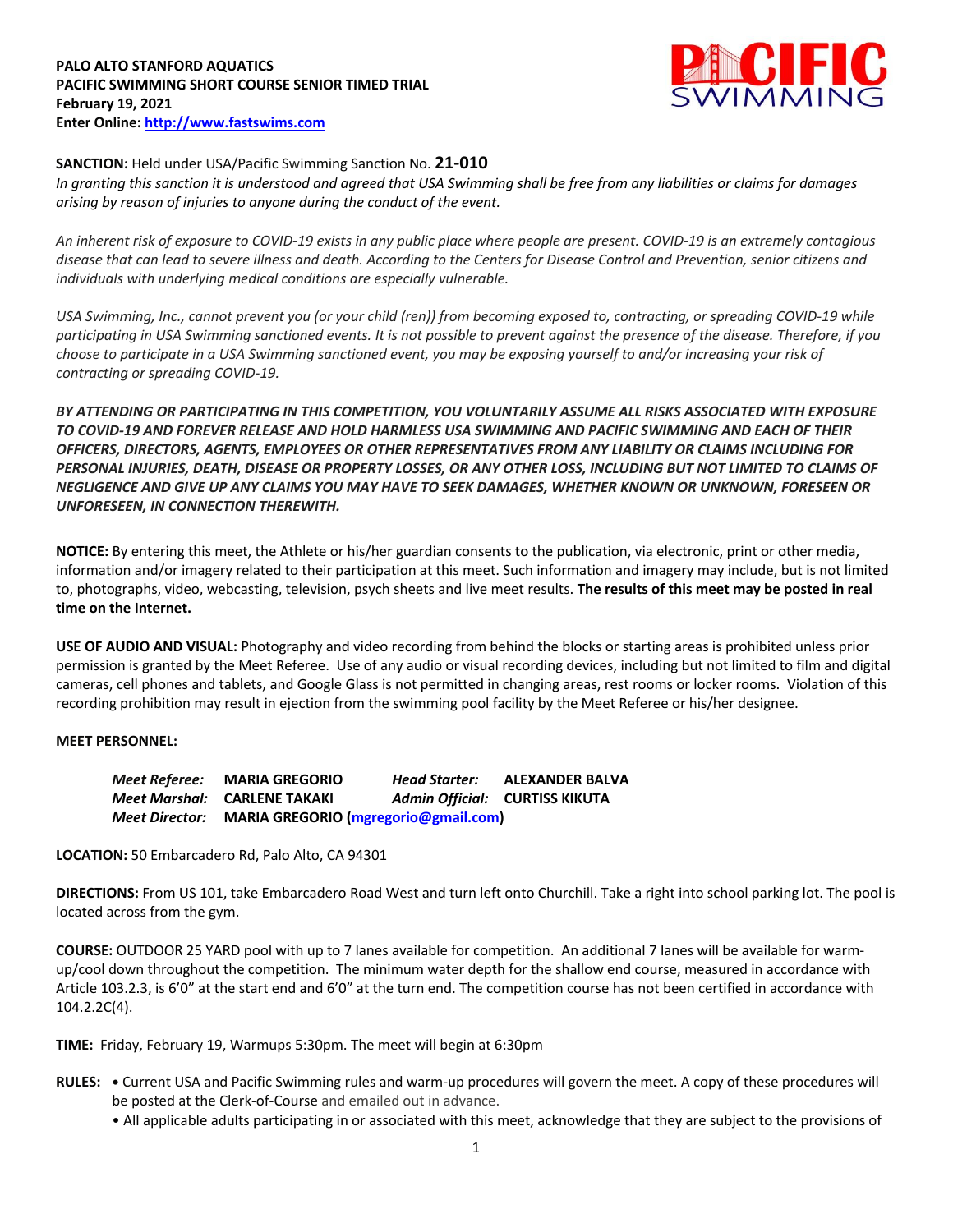the USA Swimming Minor Athlete Abuse Prevention Policy ("MAAPP"), and that they understand that compliance with the MAAPP policy is a condition of participation in the conduct of this competition.

- All events are timed finals.
- All events will swim fast to slow.

• Athletes may compete in up to 4 events total for the meet. Athletes may ONLY compete in 4 events as time permits.

• Entries will be accepted until the number of splashes exceeds the estimated timeline, per the "Four-Hour Rule," based on the Athletes age and gender, or when the number of entered athletes meets the maximum facility capacity as determined by local health restrictions.

**•** If local conditions warrant it the Meet Referee, with the concurrence of the Meet Director, may require a mandatory scratch down. Immediate cash refunds will be made for any mandatory scratches.

• The local facilities guidelines, restrictions and interpretation of the local public health guidelines shall be followed at this meet.

• **All Coaches and Officials must wear their USA Swimming membership cards in a visible manner.** 

**UNACCOMPANIED ATHLETES:** Any USA Swimming Athlete-Member competing at the meet must be accompanied by a USA Swimming Member-Coach for the purposes of Athlete supervision during warm-up, competition and warm-down. If a Coach-Member of the Athlete's USA Swimming Club does not attend the meet to serve in said supervisory capacity, it is the responsibility of the Athlete or the Athlete's legal guardian to arrange for supervision by a USA Swimming Member-Coach. The Meet Director or Meet Referee may assist the Athlete in making arrangements for such supervision; however, it is recommended that such arrangements be made in advance of the meet by the Athlete's USA Swimming Club Member-Coach.

**RACING STARTS:** Athletes must be certified by a USA Swimming member-coach as being proficient in performing a racing start or must start the race in the water. It is the responsibility of the Athlete or the Athlete's legal guardian to ensure compliance with this requirement.

**RESTRICTIONS:** • Smoking and the use of other tobacco products is prohibited on the pool deck, in the locker rooms, in spectator

- seating, on standing areas and in all areas used by Athletes, during the meet and during warm-up periods.
- Sale and use of alcoholic beverages is prohibited in all areas of the meet venue.
- No glass containers are allowed in the meet venue.
- No propane heater is permitted except for snack bar/meet operations.
- All shelters must be properly secured.
- Deck Changes are prohibited.

• Destructive devices, to include but not limited to, explosive devices and equipment, firearms (open or concealed), blades, knives, mace, stun guns and blunt objects are strictly prohibited in the swimming facility and its surrounding areas. If observed, the Meet Referee or his/her designee may ask that these devices be stored safely away from the public or removed from the facility. Noncompliance may result in the reporting to law enforcement authorities and ejection from the facility. Law enforcement officers (LEO) are exempt per applicable laws.

• Operation of a drone, or any other flying apparatus, is prohibited over the venue (pools, Athlete/Coach areas, Spectator areas and open ceiling locker rooms) any time Athletes, Coaches, Officials and/or Spectators are present.

**ELIGIBILITY:** • Athletes must be current members of USA Swimming and enter their name and registration number on the meet entry form as they are shown on their Registration Card. If this is not done, it may be difficult to match the Athlete with the registration and times database. The meet host will check all Athlete registrations against the SWIMS database and if not found to be registered, the Meet Director shall accept the registration at the meet (a \$10 surcharge will be added to the regular registration fee). Duplicate registrations will be refunded by mail.

• Meet is open only to qualified athletes registered with **Palo Alto Stanford Aquatics**. Athletes who are unattached but participating with **Palo Alto Stanford Aquatics** are eligible to compete in their designated session.

- Entries with **"NO TIME" will be ACCEPTED**.
- Disabled Athletes are welcome to attend this meet and should contact the Meet Director or Meet Referee regarding any special accommodations on entry times and seeding per Pacific Swimming policy.
- Athletes 19 years of age and over may compete in the meet.
- The Athlete's age will be the age of the Athlete on the first day of the meet.

**ENTRY FEES:** No entry fees will be charged for this event